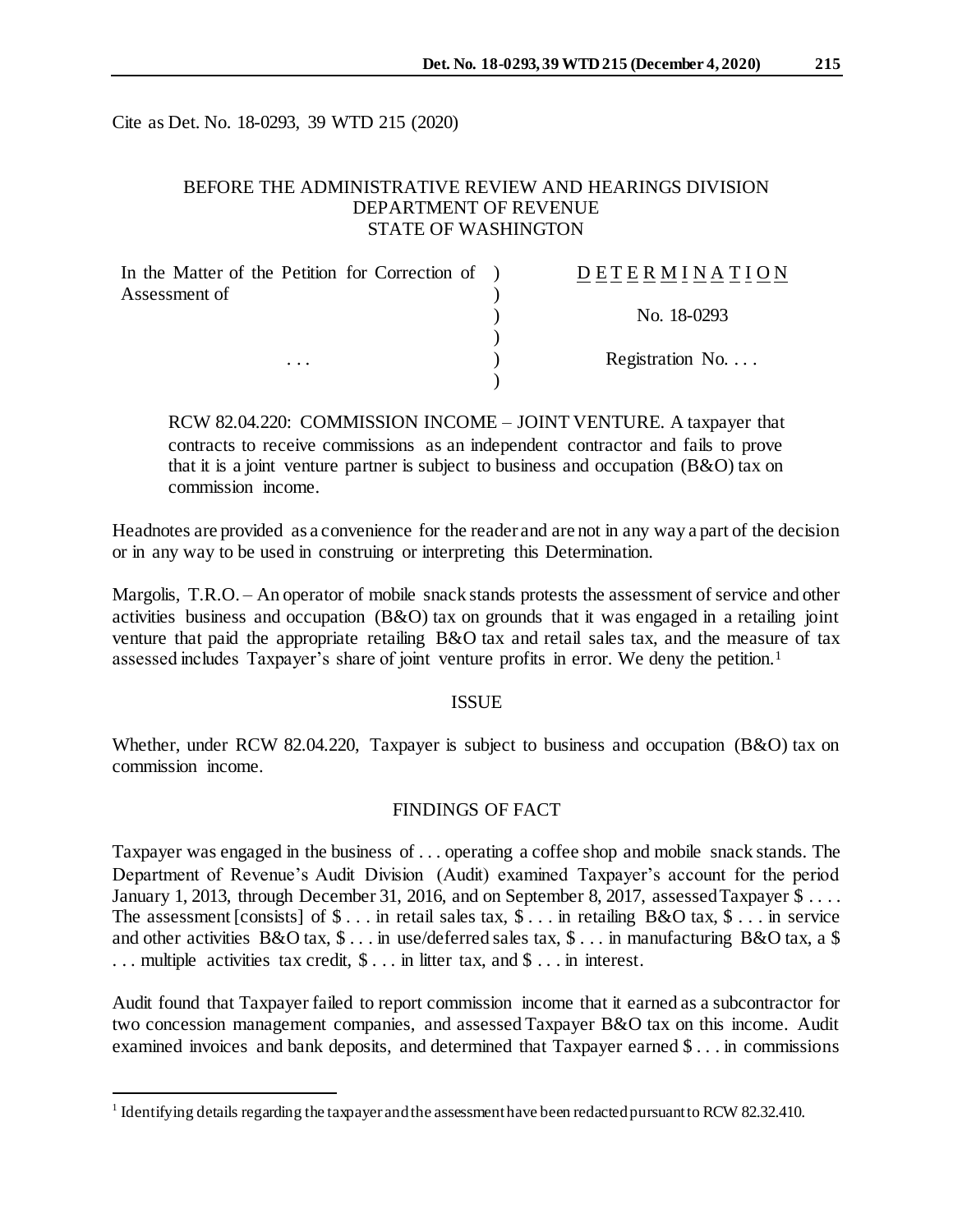from [Company A] on sales  $\dots$ , and  $\text{\$}\dots$  in commissions from [Company B] on [other] sales . . . . This resulted in \$ . . . of income subject to \$ . . . in service and other activities B&O tax.

Taxpayer petitions for correction of the [assessment of service and other activities B&O tax] plus interest, arguing that it was engaged in joint ventures with the concession management companies, the joint ventures paid applicable taxes, and the amounts at issue constitute its share of joint venture profits not subject to tax. Taxpayer avers that the concession management companies provided locations, Taxpayer sold the products (its own products as well as the concession management companies' products), sales receipts from the "joint undertakings" were transferred to the concession management companies, which paid the tax, and [a percentage] of net profits were distributed to Taxpayer. Taxpayer recognizes that no joint venture was registered with the Department, but nevertheless asserts that the receipts at issue were Taxpayer's split of net profits from a joint venture, where the joint venture already paid applicable taxes, rather than commission income that Taxpayer earned as a subcontractor.

With its petition for adjustment, Taxpayer provided two substantially similar contracts with concession management companies [as] evidence of the nature of the receipts at issue. The contract titled "Subcontractor Concession Agreement," dated June 18, 2014, between [Company B], the concession management company, and Taxpayer, reads as follows (in pertinent part):

**WHEREAS**, [Company B] and [Taxpayer] desire that [Taxpayer] enter into this Agreement pursuant to which [Taxpayer] shall be granted the right to provide certain services in the Facility in accordance with the terms and conditions set forth below ...

# **ARTICLE 1: [Taxpayer] RIGHTS**

1.1 Sale of Products: Concession Locations. [Company B] grants to [Taxpayer] the right to conduct the sale of only those of [Taxpayer's] products identified on Exhibit "A" . . . from locations at the Facility to be designated by [Company B] . . . [Company B] has the right, in [its] sole discretion, to locate and re-locate the Concession Locations at any time during the Term. . .

1.2 Pricing, Packaging & Size. . . . [Company B] shall meet and mutually agree on pricing, size offerings and packaging of all Products. . . .

1.3 Equipment; Signage. . . . The style, size, form, content, materials and location of all signs and advertising used by [Taxpayer] at the Facility shall be subject to the prior written approval of  $[Company B] \dots$ 

# **ARTICLE 5: PERSONNEL; INDEPENDENT CONTRACTOR**

5.1 [Taxpayer's] Personnel. [Taxpayer] will maintain a staff . . . consistent with the operating standards required by [Company B]. Neither [Taxpayer] nor its employees are [Company B] employees . . . [Taxpayer] agrees that it will comply with all of [concession management company's] and the Client's work rules, policies and procedures. . . .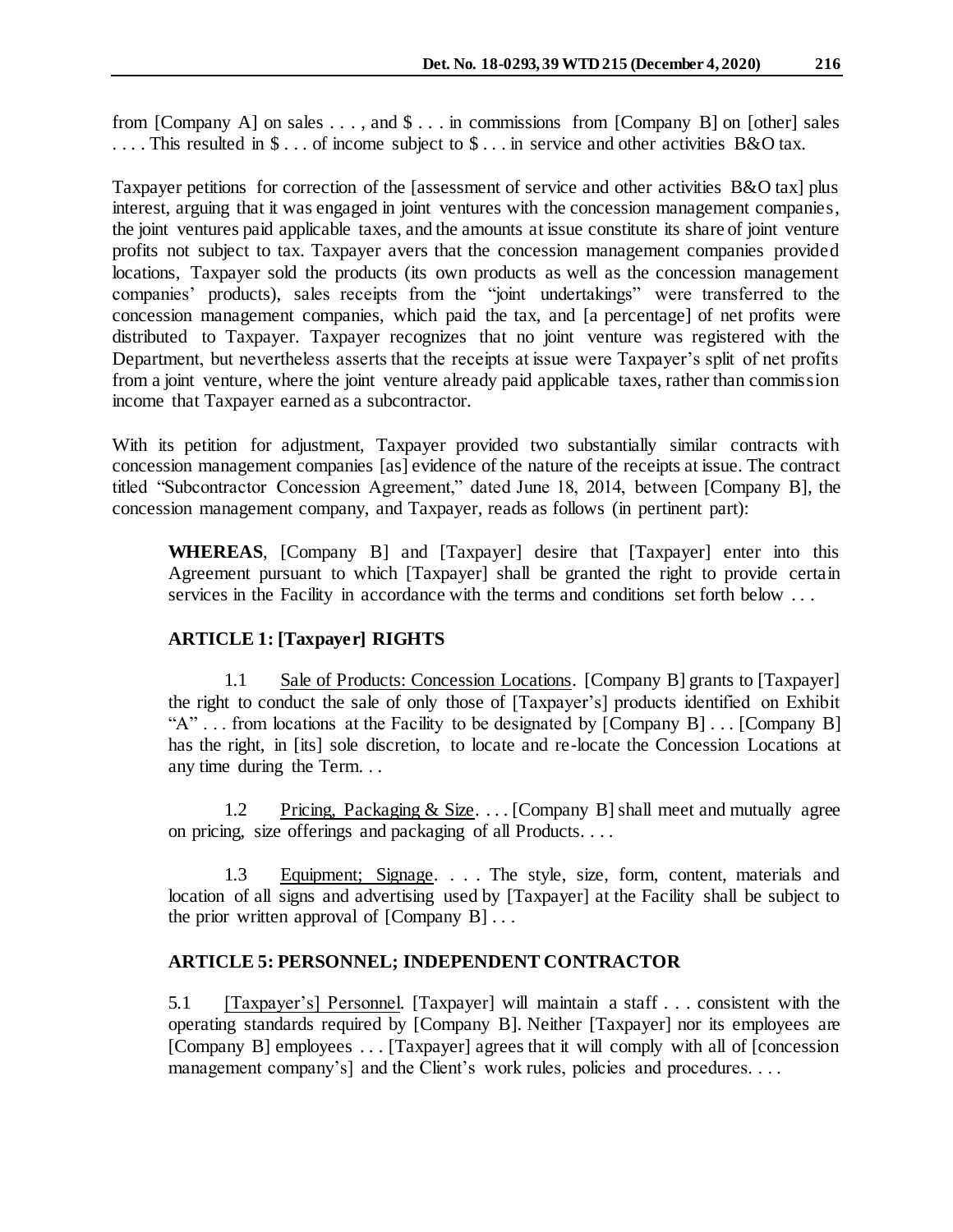5.2 Independent Contractors. [**Taxpayer] shall be an independent contractor** of [Company B] **and not a joint venturer**, partner, agent or employee of [Company B] . . . . [Taxpayer] shall indemnify [Company B] and Client . . . against any and all liability which may be asserted against them in connection with this Agreement and [Taxpayer's] performance hereunder. . . .

## **ARTICLE 7: FINANCIAL ARRANGEMENTS**

7.1 Commissions. [Company B] shall issue [Taxpayer] a check for commissions equivalent to Food and Beverage . . . and Alcohol beverage . . . percent of the total Product inventory Net Sales, less (A) inventory shortages, which shortages shall be charged at retail prices, and less (B) the cost of inventoried Products issued or sold by [Company B] and accepted by [Taxpayer] on net sales (the "Commissions"). "Net Sales" shall mean all receipts received by [Taxpayer] from sales of the Products at the Facility, less only retail sales taxes and other direct taxes imposed upon receipts collected from consumers by [Taxpayer] at the Facility. . . .

## **ARTICLE 11: TERM; TERMINATION**

. . .

2. Early Termination. [Company B] may, in its sole discretion, terminate this Agreement prior to the expiration of the Term by giving five (5) days' advance written notice to [Taxpayer]. [Company B] may terminate this agreement for no reason or any reason . . . If [Company B] determines that any aspect of [Taxpayer's] services do not meet [Company B's] quality or service standards, [Company B] shall be entitled to immediately terminate this Agreement.

Subcontractor Concession Agreement (emphasis in bold added).

Taxpayer also provided substantially similar affidavits by [employees of Company A and Company B], that, to the best of their knowledge: Taxpayer and the concession management company operated concession stands for economic and tax purposes as a joint venture; they shared a common purpose of maximizing sales; they shared a community interest in benefit from maximizing sales; they shared equal rights in the management and conduct of the stands; they shared profits . . . ; the disclaimer of joint venture was only intended to address liability between them; and the concession management company remitted B&O tax and sales tax on all sales made by the joint venture.

## ANALYSIS

RCW 82.04.220(1) provides that B&O tax is levied "for the act or privilege of engaging in business" activities," and its measure includes the "gross income of the business." The term "business" includes "all activities engaged in with the object of gain, benefit, or advantage to the taxpayer or to another person or class, directly or indirectly." RCW 82.04.140. RCW 82.04.080(1) defines "gross income of the business" as follows: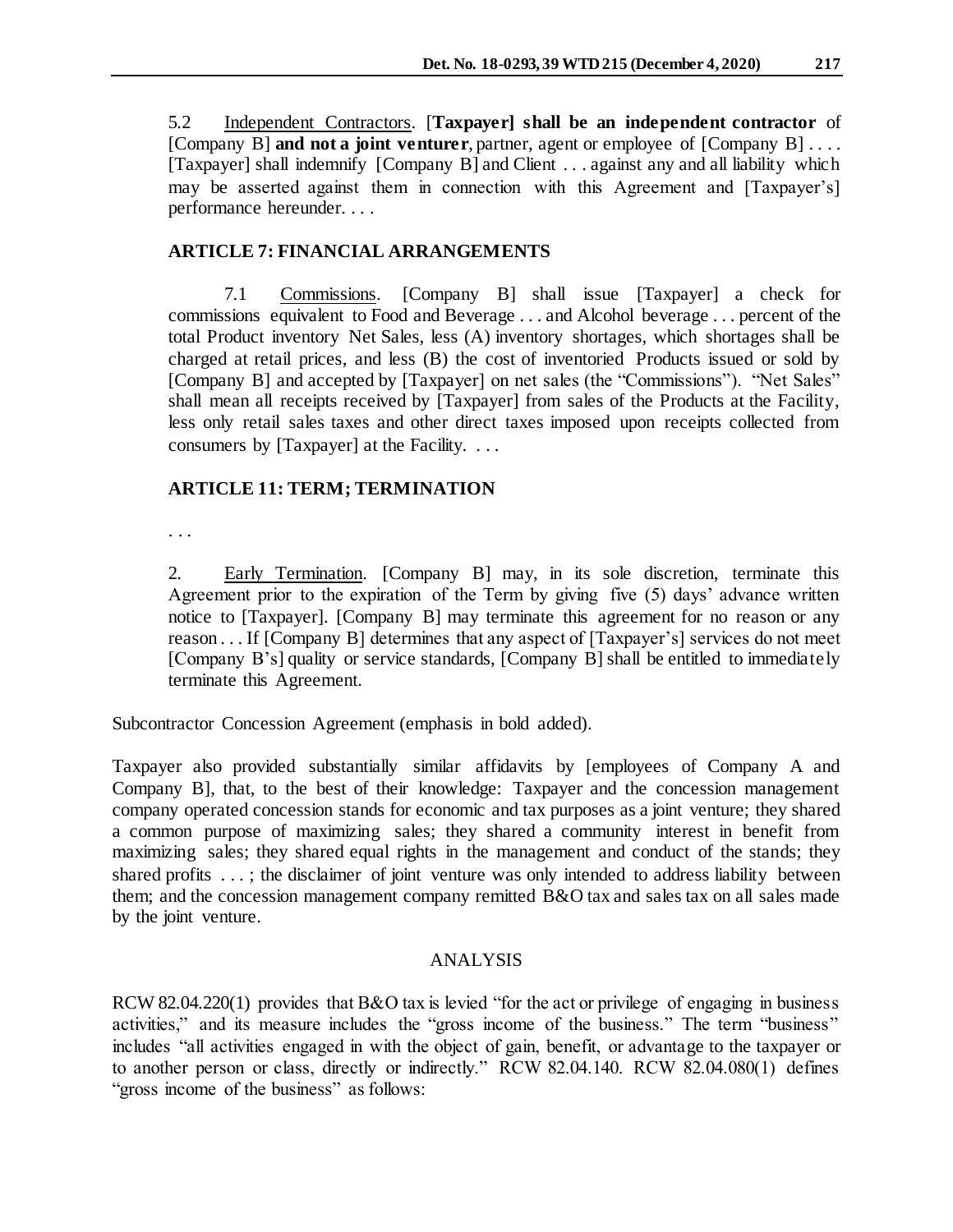[T]he value proceeding or accruing by reason of the transaction of the business engaged in and includes gross proceeds of sales, compensation for the rendition of services, . . . interest, . . . and other emoluments however designated.

The B&O tax applies broadly, as evidenced by the Legislature's intent to impose the tax "upon virtually all business activities carried on within the state" *Simpson Inv. Co. v. Dep't of Revenue*, 141 Wn.2d 139, 149, P.3d 741 (2000) (quoting *Time Oil v. State*, 79 Wn.2d 143, 146, 483 P.2d 628 (1971)). Unlike the federal income tax, the B&O tax is not a tax on profit, net gain, capital gain, or sales "but a tax on the total money or money's worth received in the course of doing business." *Budget Rent-A-Car of Wash.-Oregon v. Dep't of Revenue*, 81 Wn.2d 171, 173, 500 P.2d 764 (1972). The B&O tax provisions "leave practically no business and commerce free of the business and occupation tax." *Id*. at 175.

The B&O tax rate varies according to the nature, or classification, of the business activity. *See* generally, ch. 82.04 RCW. Business activities other than those classified elsewhere in Chapter 82.04 RCW fall under the catch-all service and other activities B&O tax classification. RCW 82.04.290(2). The activities generating commission income are not classified elsewhere in Chapter 82.04 RCW, and thus, absent exception or exemption, and without deduction for expenses, are subject to service and other activities B&O tax.

RCW 82.04.030 defines "person" as:

[A]ny individual, receiver, administrator, executor, assignee, trustee in bankruptcy, trust, estate, firm, copartnership, joint venture, club, company, joint stock company, business trust, municipal corporation, political subdivision of the state of Washington, corporation, limited liability company, association, society, or any group of individuals acting as a unit, whether mutual, cooperative, fraternal, nonprofit, or otherwise and the United States or any instrumentality thereof.

Based on this definition, Washington Courts have respected the different persons engaging in business in Washington State. *See, e.g*., *Impecoven v. Dep't of Revenue*, 120 Wn.2d 357, 841 P.2d 752 (1992) (independent contractor insurance agents affiliated with broker are not one "person" for B&O tax purposes and not "group of individuals acting as a unit" under RCW 82.04.030); *Nordstrom Credit, Inc. v. Dep't of Revenue*, 120 Wn.2d 935, 845 P.2d 1331 (1993) (subsidiary formed by parent to finance parent's accounts receivable engaged in arms-length transaction with parent and was a separate "person" for B&O tax purposes); *American Sign & Indicator Corp. v. State*, 93 Wn.2d 427, 429, 610 P.2d 353 (1980) ("The tax liability of a corporation must be considered without regard to its relationship to a parent or subsidiary company or to the existence of common officers, employees, facilities, or stock ownership."). Washington law treats affiliated entities as different persons, each subject to B&O tax on their taxable activities. *See* RCW 82.04.220. [Unless Taxpayer demonstrates that it performed the activity at issue as part of a joint venture, Taxpayer is treated as a person subject to B&O tax on its own commission income separately from the concession management companies' taxable business activity.]

The form of Taxpayer's business activity is evidenced by the contracts under which Taxpayer acts as a subcontractor that earns commissions on sales. The contracts, both titled "Subcontractor